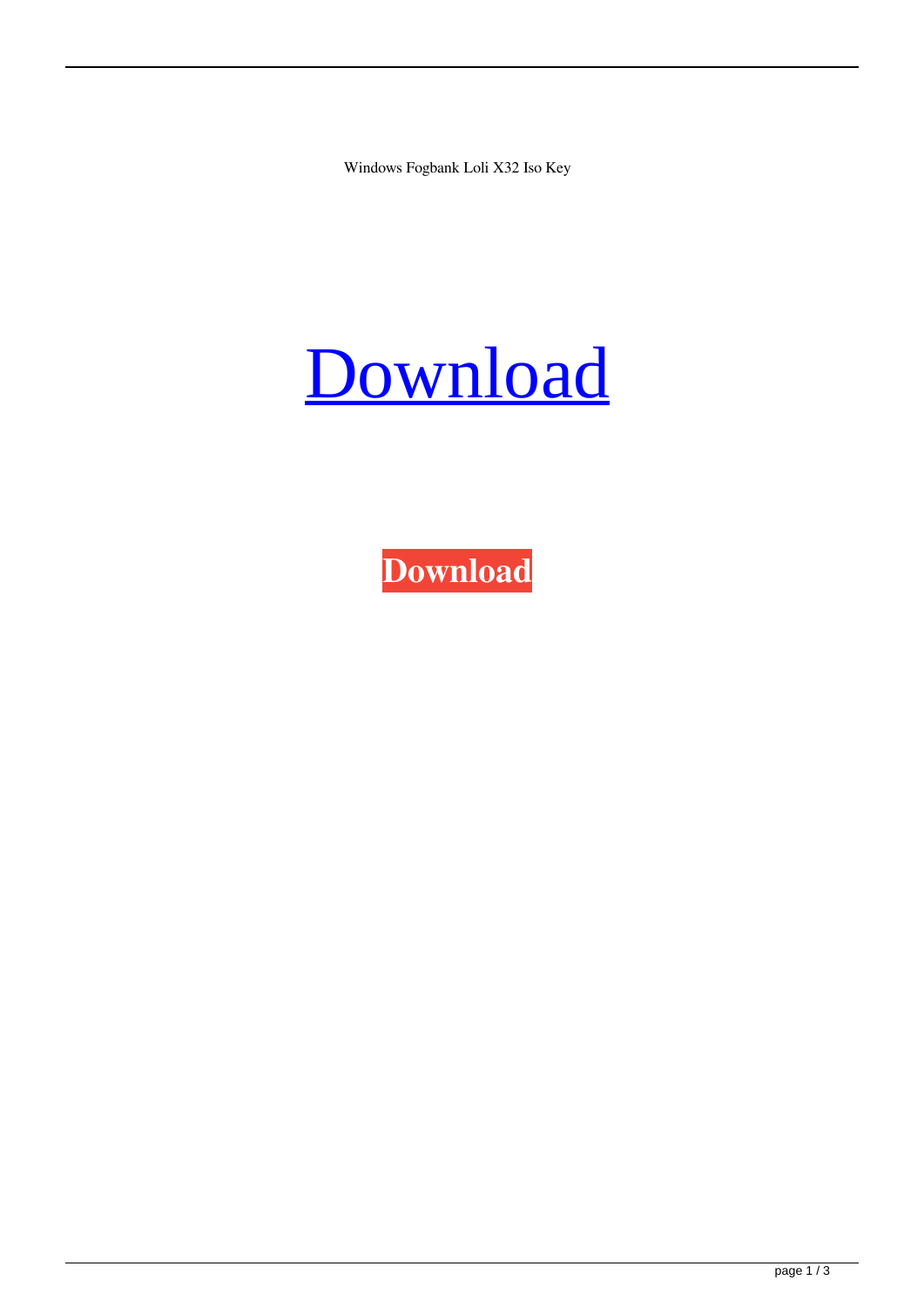gloriamart.com/loli-art-collections-by-fogbank-torrent-download loli-art-collections-by-fogbank-torrent-download loli-artcollections-by-fogbank-torrent-download Fogbank - Loli Art Collections By Loli Art Collections By Fogbank Torrent Download - Showing 1 - 10 of 12 results. 4.5MB. This article does not cite any sources. Please help improve this article by adding citations to reliable sources. Unsourced material may be challenged and removed. (January 2018) (Learn how and when to remove this template message) Fogbank - Loli Art Collections By Loli Art Collections By Fogbank Torrent Download | Cacoon Loli Art Collections By Fogbank Torrent Download - Showing 1 - 1 of 1 results. 4.5MB. This article does not cite any sources. Please help improve this article by adding citations to reliable sources. Unsourced material may be challenged and removed. (January 2018) (Learn how and when to remove this template message) Loli Art Collections By Fogbank Loli Art Collections By Fogbank Torrent Download | Cacoon Loli Art Collections By Fogbank Torrent Download - Showing 1 - 1 of 1 results. 4.5MB. This article does not cite any sources. Please help improve this article by adding citations to reliable sources. Unsourced material may be challenged and removed. (January 2018) (Learn how and when to remove this template message) Fogbank - Loli Art Collections By Loli Art Collections By Fogbank Torrent Download | Cacoon Loli Art Collections By Fogbank Torrent Download - Showing 1 - 1 of 1 results. 4.5MB. This article does not cite any sources. Please help improve this article by adding citations to reliable sources. Unsourced material may be challenged and removed. (January 2018) (Learn how and when to remove this template message)Thomas Chamberlin Thomas Anthony Chamberlin (born September 10, 1949) is a United States District Judge of the United States District Court for the Western District of Washington. Education and career Chamberlin was born in Walla Walla, Washington. He graduated from Oregon State University with a Bachelor of Arts degree in 1971. He received a Juris Doctor from the University of Washington School of Law in 1974. He